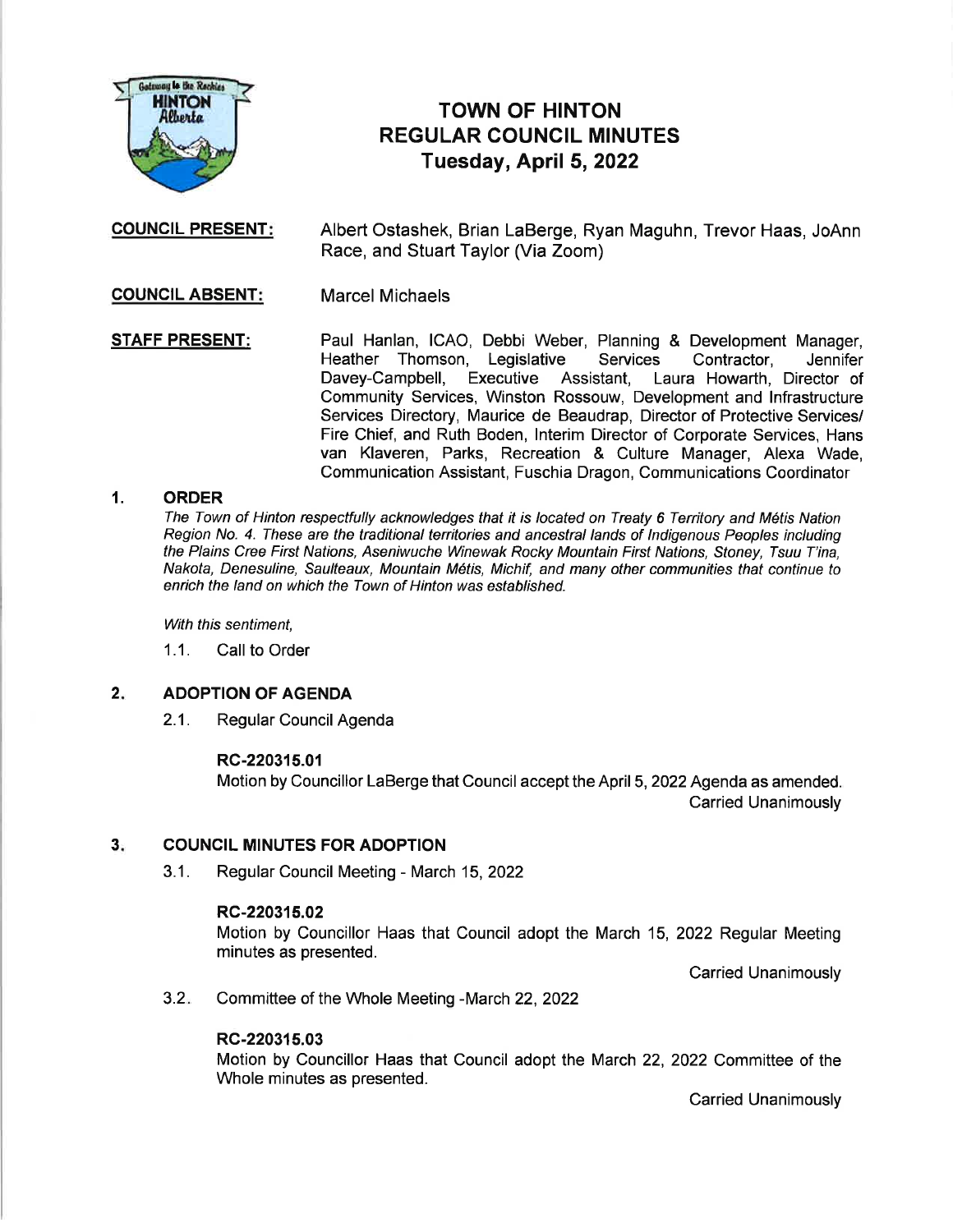3.3 Special Council Meeting - March 29, 2022

## RC-220315.04

Motion by Councillor Haas that Council adopt the March 29, 2022 Special Meeting minutes as presented.

Carried Unanimously

#### 4 CITIZENS "MINUTE WITH COUNCIL''

4.1. None scheduled.

#### 5. DELEGATIONS AND PRESENTATIONS

- 5.1. Rural Development Network Presentation. In attendance were:
	- o Jayde Roche Rural Development Network
	- o Elnaz Aliasl- Rural Development Network
	- o Deena Fuller Hinton Employment & Learning Place
	- o Paula Shae Hinton Employment & Learning Place

#### $5.2<sub>•</sub>$ Wild Mountain Music Festival/Autumn Festival

## RC-220315.05

Motion by Councillor Maguhn to direct Administration bring forward funding options regarding a \$5000.00 donation to the Wild Mountain Music Festival to the Committee of the Whole Meeting of April 12,2022.

Carried Unanimously

#### **PUBLIC HEARING(S)** 6.

6.1. Debenture Borrowing Bylaw 1167 - Public Hearing (Non-Statutory)

Chairman Ostashek advised the following Public Hearing is being held pursuant to Section 258 of the Municipal Government Act, Being Chapter M-26, R.S.A., 2000 and amendments thereto.

Chairman Ostashek further read the following rules of conduct to be followed during this Public Hearing:

- $\bullet$  Presentation should be brief and to the point.
- . The order of presentation shall be: entry of written submissions; those supporting the Bylaw; - those opposing the Bylaw; and - any other person deemed to be affected by the Bylaw.
- . Council may ask questions of the speakers after each presentation for clarification purposes.  $\triangleright$  There will be no debating the Bylaw, however, questions to the Councillors or other parties will be accepted through the Chair.

Chairman Ostashek declared the Public Hearing relating to the Bylaw open at 4:47 p.m

Secretary Jen Davey-Campbell read out the purpose of the proposed Bylaw No. 1167 advising this Bylaw is for a debenture of \$820,000 required for site servicing for development of the Boutin Lands. The site servicing is required to facilitate the construction of affordable housing associated the with the Canadian Housing and Mortgage Rapid Housing lnitiative as shown on Schedule "A"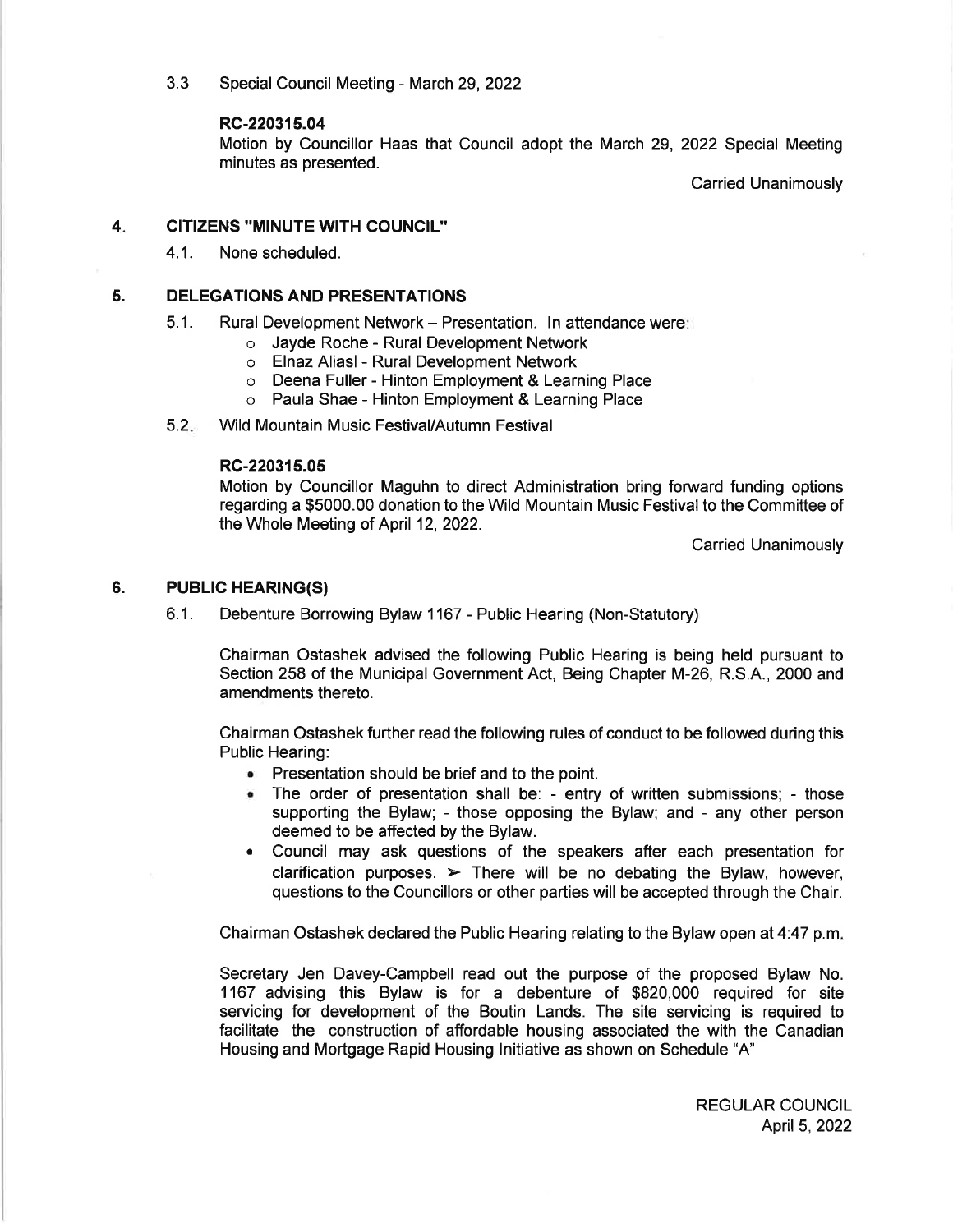Secretary Jen Davey-Campbell advised First Reading was given to Bylaw No. 1167 on March 1,2022. Notice of this Public Hearing was advertised in the Hinton Voice newspaper on March 11th & March 18, 2022 and advertised on the Town of Hinton website.

- Chairman Ostashek inquired if there were any late written submissions relating o to Bylaw No. 1167? **None**
- Is there anyone present who wishes to speak in favour of Bylaw No. 1167? None
- Is there anyone present who wishes to speak in opposition to Bylaw No. 1167? None
- Is there anyone present who is deemed to be affected by Bylaw No. 1167 and wishes to speak? None

Chairman Ostashek asked if the Councillors have any further questions? Race and Stuart asked questions.

Chairman Ostashek requested Council keep comments and questions specific to the public hearing for Debenture Bylaw 1167.

Chairman Ostashek Do the Councillors require further information? None requested

lf not, I hereby declare that the Public Hearing relating to Bylaw No. 1167 is closed at will accept a motion to adjourn.

## RC-220315.06

Motion by Councillor Haas that the Debenture Borrowing Bylaw 1167 - Public Hearing be adjourned at 4:50 p.m.

Carried Unanimously

Lease Guarantee Bylaw No. 1168 Public Hearing (Non-Statutory)  $6.2.$ 

> Chairman Ostashek advised the following Public Hearing is held pursuant to Section 264(2)(a)(b) and 266(1) of the Municipal Government Act, Being Chapter M-26, R.S.A., 2000 and amendments thereto.

> Chairman Ostashek read the following rules of conduct to be followed during this Public Hearing:

- . Presentation should be brief and to the point.
- . The order of presentation shall be: entry of written submissions; those supporting the Bylaw; - those opposing the Bylaw; and - any other person deemed to be affected by the Bylaw.
- . Council may ask questions of the speakers after each presentation for clarification purposes.  $\triangleright$  There will be no debating the Bylaw, however, questions to the Councillors or other parties will be accepted through the Chair.

Chairman Ostashek declared the Public Hearing relating to the Bylaw open at 4:51 p.m

Secretary Jen Davey-Campbell read out the purpose of the proposed Bylaw No. 1168 being to provide a lease guarantee to CWB National Leasing for the repayment of a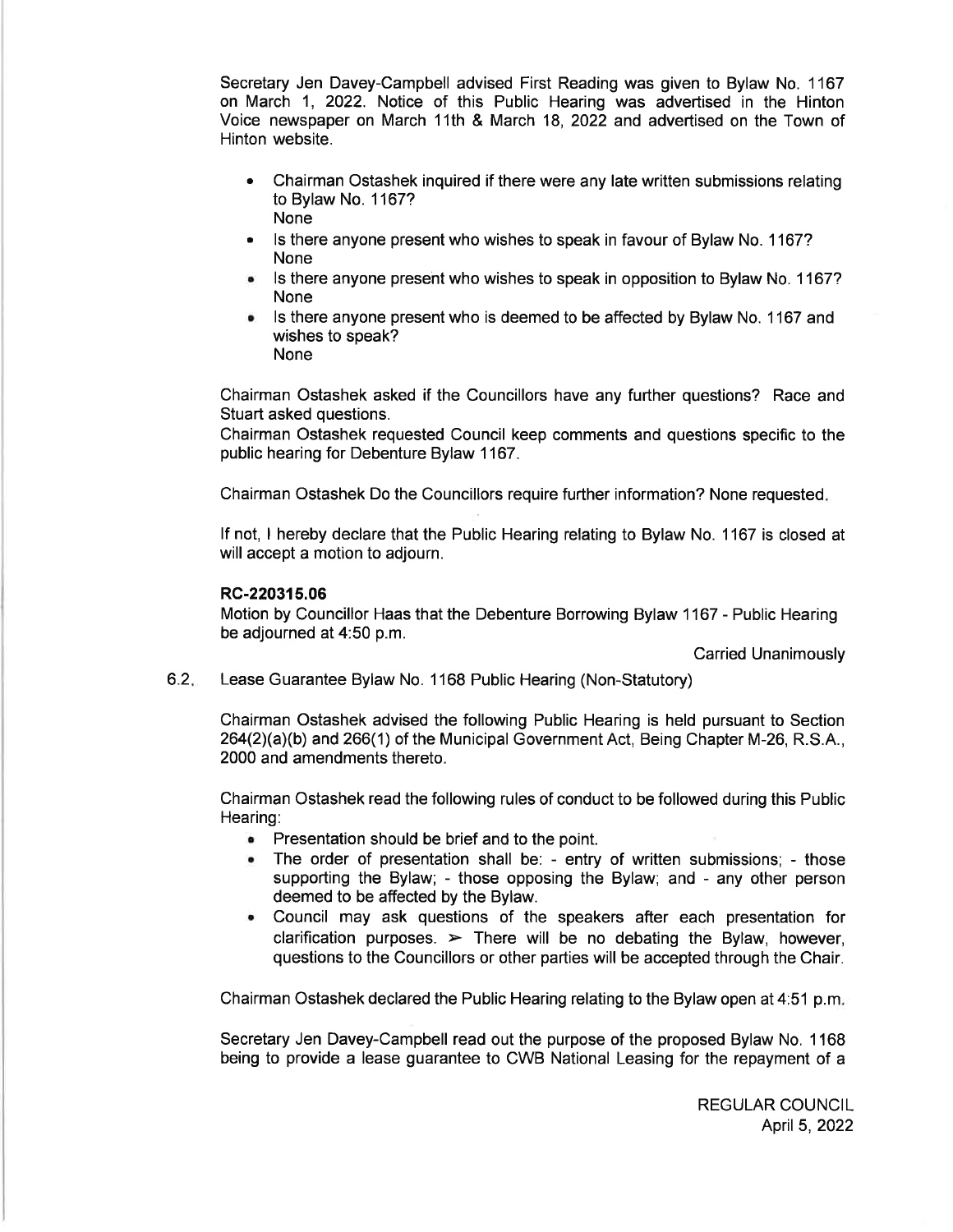lease between CWB National Leasing and the Hinton Golfing Society for the purchase of new golf carts for the Hinton Golf Course, as shown on Schedule "A".

Secretary Jen Davey-Campbell advised First Reading was given to Bylaw No. 1168 on March 1, 2022. Notice of this Public Hearing was advertised in the Hinton Voice newspaper on March 11 & March 18, 2022, and advertised on the Town of Hinton website.

- Chairman Ostashek Are there any late written submissions relating to Bylaw No. a <sup>1</sup>168? None
- Is there anyone present who wishes to speak in favour of Bylaw No. 1168? None
- Is there anyone present who wishes to speak in opposition to Bylaw No. 1168? None
- Is there anyone present who is deemed to be affected by Bylaw No. 1168 and wishes to speak? None

Chairman Ostashek asked if the Councillors have any further questions? None

Chairman Ostashek asked do the Councillors require further information? None.

lf not, I hereby declare that the Public Hearing relating to Bylaw No. 1168 is closed and will accept a motion to adjourn.

### RC-220315.07

Motion by Councillor LaBerge that the Lease Guarantee Bylaw No. 1 168 Public Hearing be adjourned at 4:53 p.m.

Carried Unanimously

## 7 OLD BUSINESS

7.1. Debenture Borrowing Bylaw No. 1 167 Boutin Land Development

### RC-220315.08

Motion by Councillor Haas that Council give Debenture Borrowing Bylaw No. 1167 Boutin Land Development Second Reading.

Carried 5-1 (ln Favour: Councillor Ostashek, Councillor LaBerge, Councillor Maguhn, Councillor Haas, and Councillor Race) (Opposed: Councillor Taylor)

### RG-2203{5.09

Motion by Councillor Maguhn that Council give Debenture Borrowing Bylaw No. 1167 Boutin Land Development Third Reading.

Carried 5-1 (ln Favour: Councillor Ostashek, Councillor LaBerge, Councillor Maguhn, Councillor Haas, and Councillor Race) (Opposed: Councillor Taylor)

> **REGULAR COUNCIL** April 5, 2022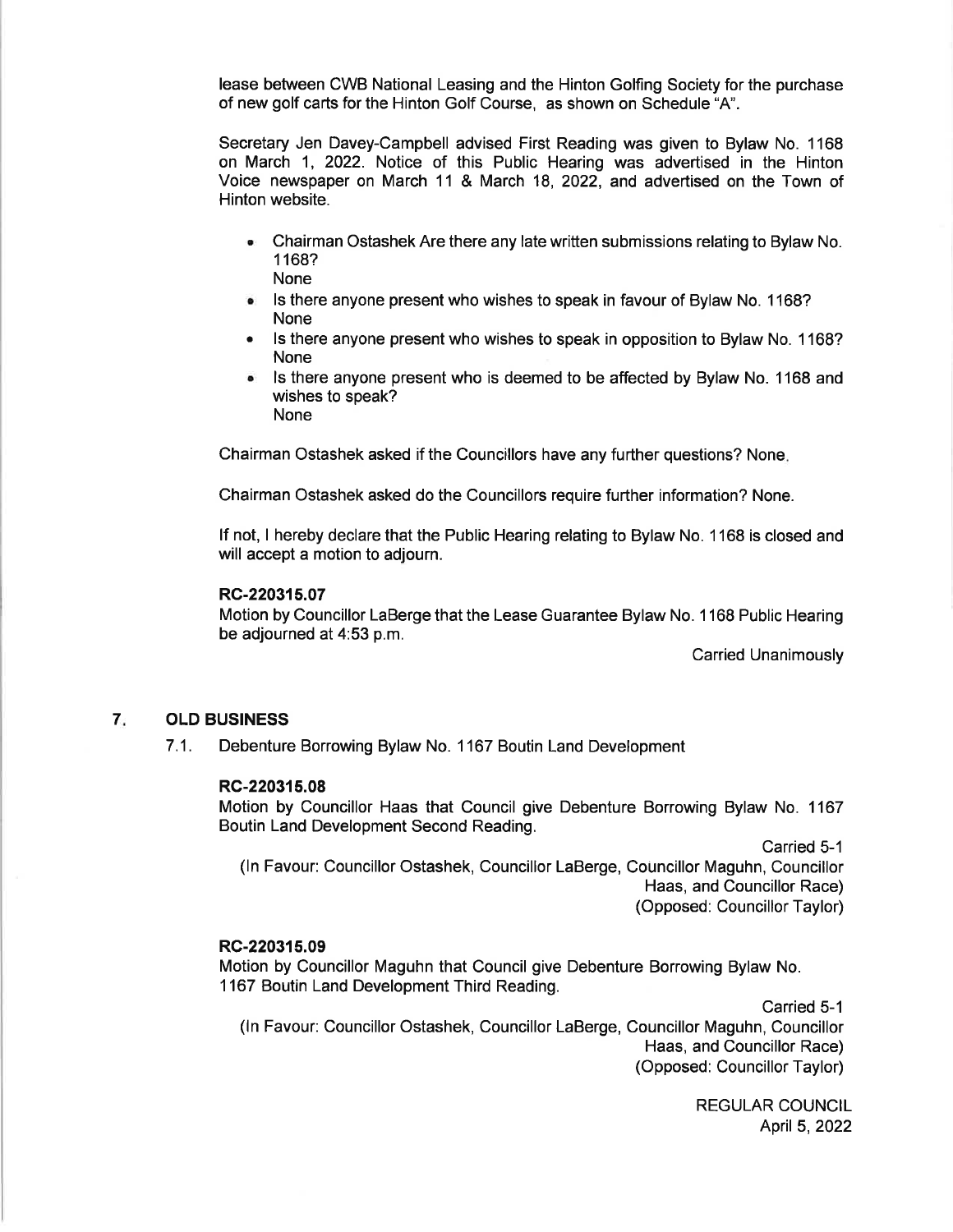7.2. Bylaw No. 1168 Lease Guarantee Hinton Golfing Society

## RC-220315.10

Motion by Councillor Maguhn that Council give Bylaw No. 1168 Lease Guarantee Hinton Golfing Society Second Reading.

Carried Unanimously

## RC-220315.11

Motion by Councillor Haas that Council give Bylaw No. 1168 Lease Guarantee Hinton Golfing Society Third Reading.

Carried Unanimously

## 8. NEW BUSINESS

8.1. Disc Golf Course Log Benches - Capital Project

## RC-220315.12

Motion by Councillor Maguhn that Council approve the Disc Golf Course Log Benches Capital Project to take place in 2022with \$1,000 to be funded from the Town of Hinton Disc Golf Course Reserve.

Carried Unanimously

## 9. REPORTING

- 9.1. Council Reports
	- Boards and Committees of Council
		- Council reported on Boards and Committees they attended
- 9.2. Chief Administrative Officer
	- . Reporting
	- . Status Report
		- Nothing to report.

## 10. CORRESPONDENCE

10.1. Council lnformation Packages for March 2O22

### RC-220315.13

Motion by Councillor Haas that Council accept the packages for information March 2022.

Carried Unanimously

### 11. NOTICES OF MOTION

#### CLOSED SESSION 12.

Section 197(2) of the Municipal Government Act specifies that a council may close all or part of a meeting to the public if a matter to be discussed is within one of the exceptions to disclosure in Division 2 of Part 1 of FOIP. The exceptions include matters where disclosures could be harmful to personal privacy, individual or public safety, law enforcement, intergovernmental relations, or economic or other interesfs. No bylaw or resolution can be passed at a closed meeting except a resolution to reverl to the open council meeting in public or fo recess.

12.1. 2021 Code of Conduct Review - Closed per s. 24 of FOIP